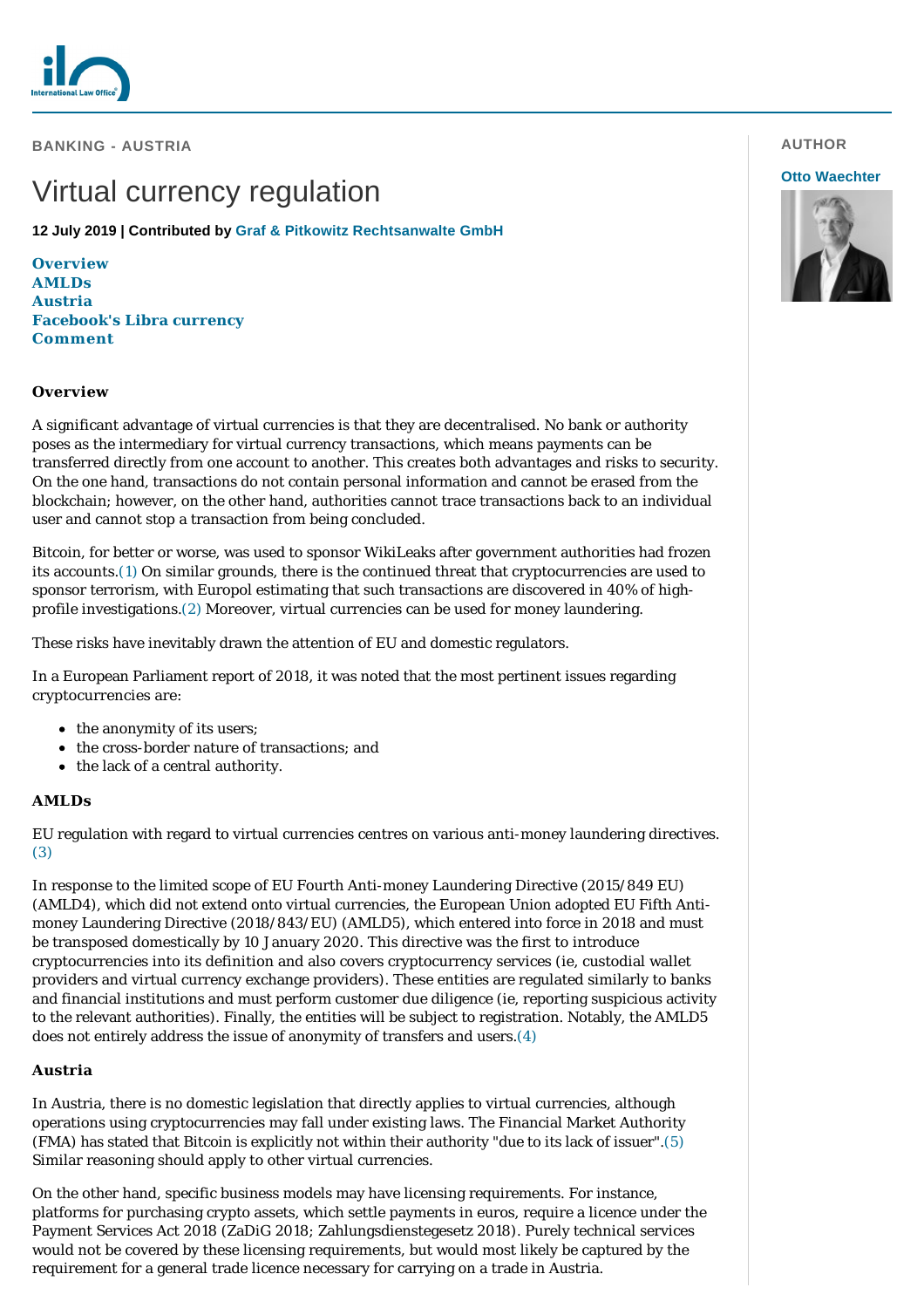Using cryptocurrencies for investment purposes can be treated as a banking business regulated by the Banking Act or an alternative investment fund regulated by the Alternative Investment Fund Managers Act. A similar licensing requirement is imposed on brokers of alternative payment methods if they act as intermediaries for deposits or loans and insurance (eg, where an app or wallet is connected to an existing bank account)[.\(6\)](#page-1-7)

Further, receiving funds from a party for commercial management or a deposit would constitute a banking transaction pursuant to the Banking Act. On the whole, the FMA recommends that a caseby-case analysis of compliance is conducted for each business model.[\(7\)](#page-1-8)

Notably, there is no specific domestic legislation addressing virtual currency sales, which are instead covered by the general commodities law. Gains from virtual currencies are subject to an up to 55% progressive income tax imposed on individuals and 25% on corporations. Equally, such revenue is valued added tax exempt. Mining is permitted and there are no requirements for it to be reported or declared[.\(8\)](#page-1-9)

However, mining may fall under the general trade licensing obligations. This is linked to the wider question of whether cryptocurrencies should be viewed as commodities or currencies. If the latter view is correct, mining would be an illegal activity of money production (coinage) over which governments have a total monopoly. Viewing cryptocurrencies as commodities and mining as an activity of trade is more likely correct, since there is no source claiming that cryptocurrencies are outright illegal and a breach of coinage monopoly. In fact, governments which prohibit cryptocurrencies do so for other reasons, such as threats to domestic banking or the inability to conduct surveillance.**[\(9\)](#page-1-10)** If so, mining requires a general trade licence under Austrian law.

# <span id="page-1-0"></span>**Facebook's Libra currency**

Facebook recently announced its intention to enter the virtual currency market with its own currency called Libra. Contrary to Bitcoin, its transactions would require the permission of an intermediary. Further, its value is not linked to any other real currency. Instead, Libra is pegged to low-volatility assets, such as bank deposits and government securities in different currencies[.\(10\)](#page-1-11) This would ensure a better value stability than that of Bitcoin, for example, which is highly volatile.

# <span id="page-1-1"></span>**Comment**

The emergence of new virtual currencies signals the urgency for more regulation. However, flexibility to legislate on such new products was given to the European Commission. It has been mandated until 11 January 2022 to examine and draft legislative proposals for further regulatory measures. Consequently, there should be more regulation anticipated for virtual currencies – both from the European Union and at the domestic level. The Belgian Financial Services and Markets Act 2000 is already active in the area and the Austrian FMA is likely to follow suit.[\(11\)](#page-2-0)

*For further information on this topic please contact [Otto Waechter a](https://www.internationallawoffice.com/gesr.ashx?l=8G6Z2UQ)t Graf & Pitkowitz Rechtsanwälte GmbH by telephone (+431 401 17 0) or email ([o.waechter@gpp.at\)](mailto:o.waechter@gpp.at). The Graf & Pitkowitz website can be accessed at [www.gpp.at](https://www.internationallawoffice.com/gesr.ashx?l=8G1YF48).*

### **Endnotes**

<span id="page-1-2"></span>(1) Roger Huang, "[How Bitcoin and WikiLeaks Saved Each Other](https://www.internationallawoffice.com/gesr.ashx?l=8G1YF4B)", *Forbes* (26 April 2019).

<span id="page-1-3"></span>(2) Nikita Malik, ["Is Bitcoin a Credible Payment System for Terrorism?](https://www.internationallawoffice.com/gesr.ashx?l=8G1YF4E)", *Forbes* (16 November 2019).

<span id="page-1-4"></span>[\(3\) Robby Houben and Alexander Snyers, "Cryptocurrencies and Blockchain - Legal context and](https://www.internationallawoffice.com/gesr.ashx?l=8G1YF4H) implications for financial crime, money laundering and tax evasion", European Parliament (July 2018).

<span id="page-1-5"></span>(4) Simont Braun, ["AMLD5 and Cryptocurrencies](https://www.internationallawoffice.com/gesr.ashx?l=8G1YF4L)" (October 2018).

<span id="page-1-6"></span>(5) FMA, "[Bitcoin & Co](https://www.internationallawoffice.com/gesr.ashx?l=8G1YF4P)" (2019).

- <span id="page-1-7"></span>(6) Global Legal Insights, ["Blockchain & Cryptocurrency Regulation 2019 | Austria](https://www.internationallawoffice.com/gesr.ashx?l=8G1YF4S)" (2019).
- <span id="page-1-8"></span>(7) FMA, "[Bitcoin & Co](https://www.internationallawoffice.com/gesr.ashx?l=8G1YF4P)"*.*

<span id="page-1-9"></span>(8) Global Legal Insights, ["Blockchain & Cryptocurrency Regulation 2019 | Austria](https://www.internationallawoffice.com/gesr.ashx?l=8G1YF4S)"*.*

<span id="page-1-10"></span>(9) Global Legal Research Center, "[Regulation of Cryptocurrency Around the World](https://www.internationallawoffice.com/gesr.ashx?l=8G6Z2UZ)" (Library of Congress, June 2018). Accessed 1 July 2019.

<span id="page-1-11"></span>(10) Elizabeth Lopatto, "[Libra, explained"](https://www.internationallawoffice.com/gesr.ashx?l=8G1YF4V), The Verge (26 June 2019).